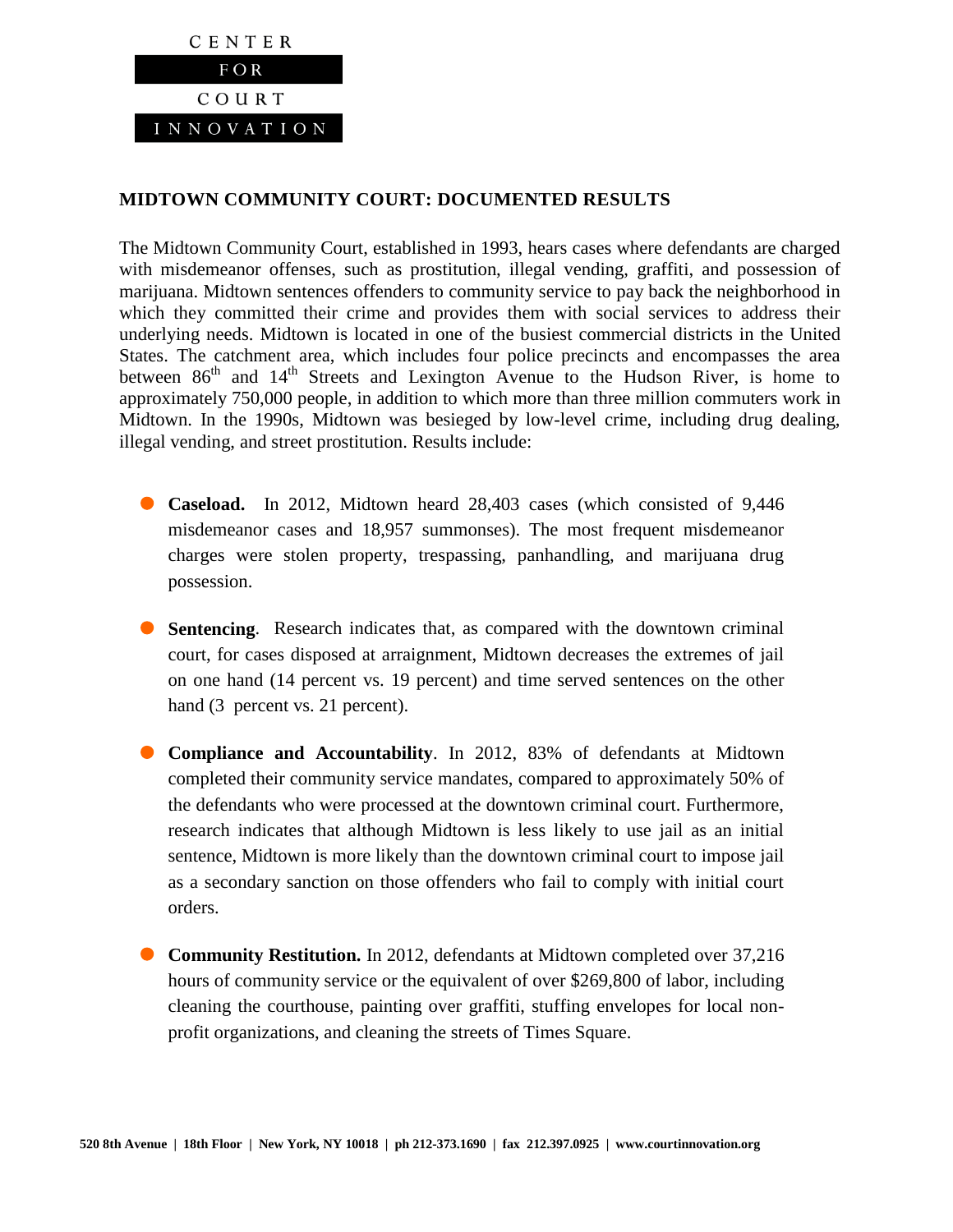

- **Cost Savings**. Research estimates that Midtown saves an average of 1.2 million dollars annually. These savings result primarily from reduced costs of prearraignment detention (i.e. due to reduced arrest–to-arraignment time) and reduced use of jail as a primary sentence.
- **Workforce Development.** Midtown's on-site job training program, Times Square Ink, enrolled 114 participants in 2012. Of these, 81 participants successfully completed the full six-week program, and 35 were placed in jobs during the year. The average hourly wage for Time Square Ink graduates who were placed in jobs was \$13.77 an hour.
- **Adolescent Diversion Program**. In 2012, Midtown became the sole site in Manhattan for handling cases involving 16 and 17 year old defendants in the Adolescent Diversion Program (ADP). A pilot program initiated by Chief Judge Lippman, ADP seeks to address the unique needs of adolescent defendants in criminal court by offering social services and alternative dispositions that eliminate the consequences of adult criminal convictions. During this time, Midtown has handled and provided services to 324 adolescent defendants.
- **Public Support. A** survey reported that the majority of respondents (64 percent) would be willing to pay additional taxes to support a community court like Midtown**.**
- **Recognition.** Midtown has been the recipient of several awards including the Serving Youth Opportunity Award (2010) by the New York City Employment & Training Coalition and the Golden Scroll Award (2007) by The Broadway Association. Both awards recognize Midtown's commitment to public safety through community involvement.

## Further Reading (available at [www.courtinnovation.org\)](http://www.courtinnovation.org/)

Frazer, M.S. 2007. Examining defendant perceptions of fairness in the courtroom. *Judicature*, 91(1):36-37.